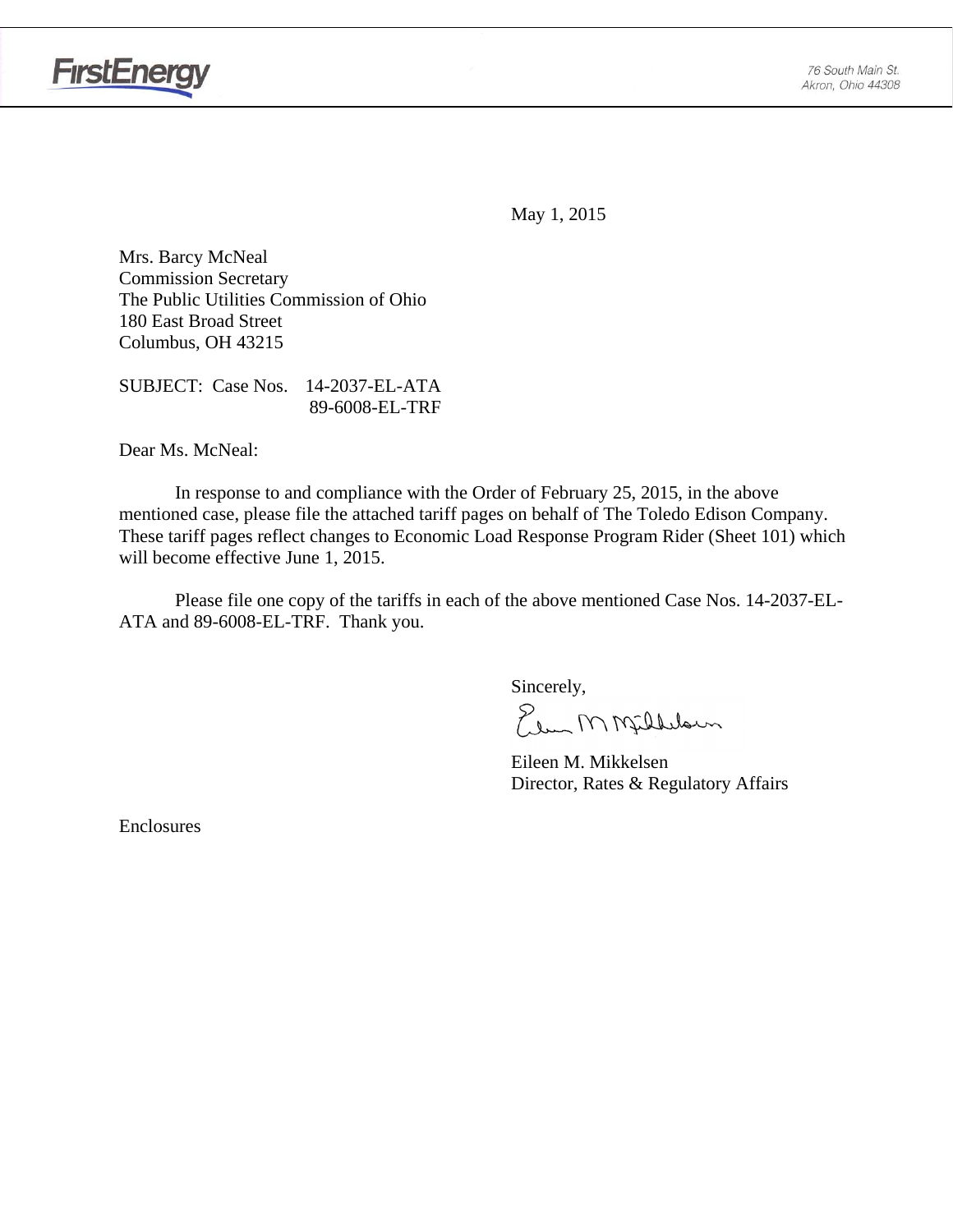## **TABLE OF CONTENTS**

The following rates, rules and regulations for electric service are applicable throughout the Company's service territory except as noted.

|                                                      | <b>Sheet</b> | <b>Effective</b><br>Date |
|------------------------------------------------------|--------------|--------------------------|
| <b>TABLE OF CONTENTS</b>                             | 1            | 06-01-15                 |
| <b>DEFINITION OF TERRITORY</b>                       | 3            | 01-23-09                 |
| <b>ELECTRIC SERVICE REGULATIONS</b>                  | 4            | 12-04-09                 |
| <b>ELECTRIC SERVICE SCHEDULES</b>                    |              |                          |
| Residential Service (Rate "RS")                      | 10           | $01 - 23 - 09$           |
| General Service - Secondary (Rate "GS")              | 20           | $01 - 23 - 09$           |
| General Service - Primary (Rate "GP")                | 21           | 01-23-09                 |
| General Service - Subtransmission (Rate "GSU")       | 22           | 01-23-09                 |
| General Service - Transmission (Rate "GT")           | 23           | 01-23-09                 |
| <b>Street Lighting Provisions</b>                    | 30           | 01-23-09                 |
| Street Lighting (Rate "STL")                         | 31           | 06-01-09                 |
| Traffic Lighting (Rate "TRF")                        | 32           | 01-23-09                 |
| Private Outdoor Lighting (Rate "POL")                | 33           | 06-01-09                 |
| <b>MISCELLANEOUS CHARGES</b>                         | 75           | 07-05-12                 |
| <b>OTHER SERVICE</b>                                 |              |                          |
| <b>Partial Service</b>                               | 52           | 01-01-06                 |
| Residential Renewable Energy Credit Purchase Program | 60           | 10-01-09                 |
| <b>Cogeneration and Small Power Producer</b>         | 70           | $01 - 01 - 03$           |
| <b>Interconnection Tariff</b>                        | 76           | $01 - 01 - 09$           |
| <b>PIPP Customer Discount</b>                        | 80           | 06-01-14                 |

Filed pursuant to Orders dated August 25, 2010, July 18, 2012, and February 25, 2015, in Case Nos.10-388-EL-SSO, 12-1230-EL-SSO, and 14-2037-EL-ATA, respectively, before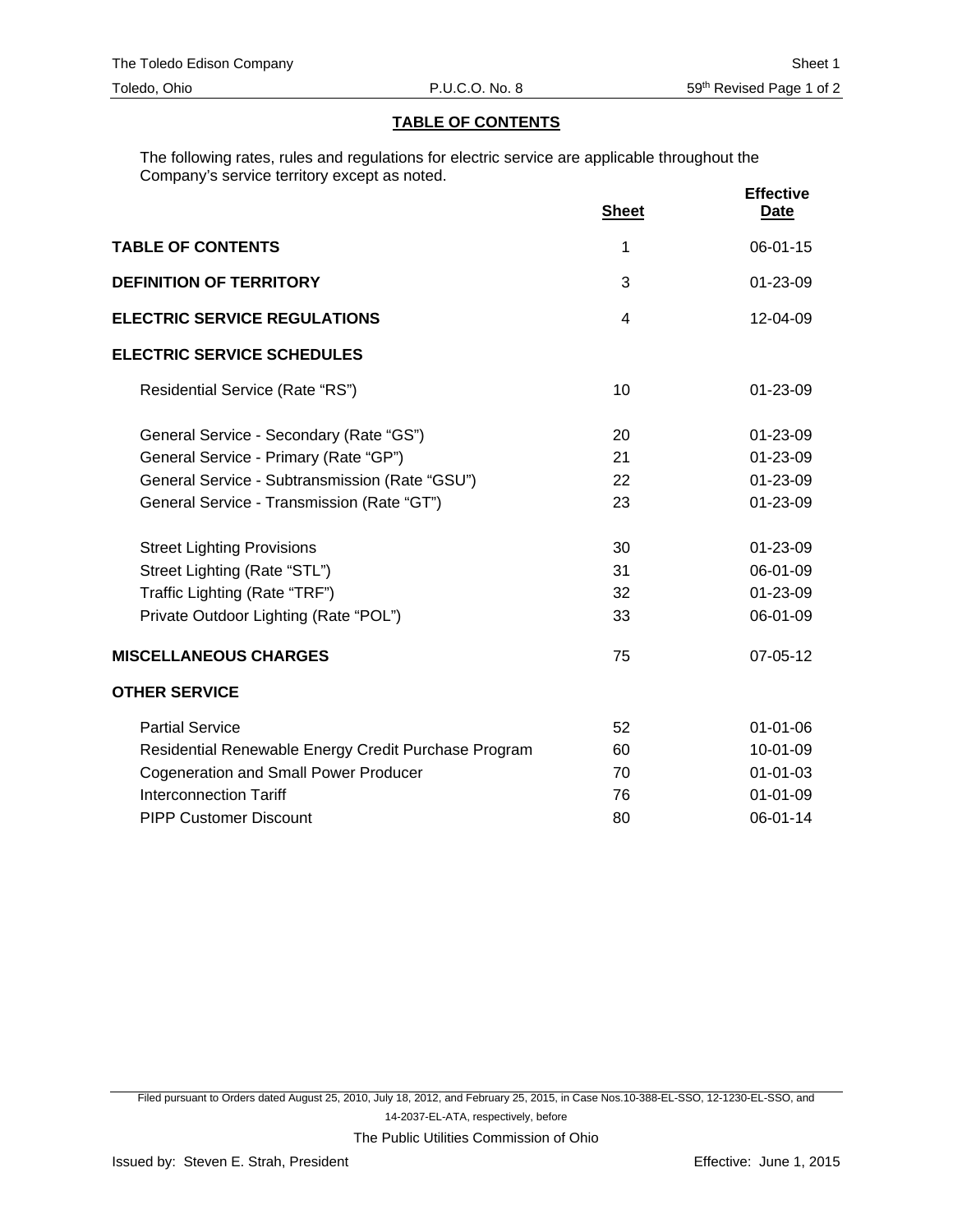## **TABLE OF CONTENTS**

| <b>RIDERS</b>                                          | <b>Sheet</b> | <b>Effective</b><br>Date |
|--------------------------------------------------------|--------------|--------------------------|
| Summary                                                | 80           | 06-01-14                 |
| <b>Residential Distribution Credit</b>                 | 81           | $05 - 21 - 10$           |
| <b>Transmission and Ancillary Services</b>             | 83           | 09-10-10                 |
| <b>Alternative Energy Resource</b>                     | 84           | $04 - 01 - 15$           |
| <b>School Distribution Credit</b>                      | 85           | 06-01-09                 |
| <b>Business Distribution Credit</b>                    | 86           | 01-23-09                 |
| <b>Hospital Net Energy Metering</b>                    | 87           | 10-27-09                 |
| Economic Development (4a)                              | 88           | 01-23-09                 |
| <b>Universal Service</b>                               | 90           | $01 - 01 - 15$           |
| State kWh Tax                                          | 92           | 01-23-09                 |
| Net Energy Metering                                    | 93           | 10-27-09                 |
| Delta Revenue Recovery                                 | 96           | 04-01-15                 |
| Demand Side Management                                 | 97           | $01 - 01 - 15$           |
| Reasonable Arrangement                                 | 98           | 06-01-09                 |
| <b>Distribution Uncollectible</b>                      | 99           | $04 - 01 - 15$           |
| Economic Load Response Program                         | 101          | 06-01-15                 |
| Optional Load Response Program                         | 102          | 06-01-14                 |
| <b>Generation Cost Reconciliation</b>                  | 103          | $04 - 01 - 15$           |
| Fuel                                                   | 105          | 12-14-09                 |
| Advanced Metering Infrastructure / Modern Grid         | 106          | 04-01-15                 |
| Line Extension Cost Recovery                           | 107          | $01 - 01 - 15$           |
| <b>Delivery Service Improvement</b>                    | 108          | $01 - 01 - 12$           |
| <b>PIPP Uncollectible</b>                              | 109          | 04-01-15                 |
| Non-Distribution Uncollectible                         | 110          | 04-01-15                 |
| <b>Experimental Real Time Pricing</b>                  | 111          | 06-01-14                 |
| <b>Experimental Critical Peak Pricing</b>              | 113          | 06-01-14                 |
| <b>Generation Service</b>                              | 114          | 06-01-14                 |
| Demand Side Management and Energy Efficiency           | 115          | $01 - 01 - 15$           |
| <b>Economic Development</b>                            | 116          | 04-01-15                 |
| <b>Deferred Generation Cost Recovery</b>               | 117          | 06-01-09                 |
| Deferred Fuel Cost Recovery                            | 118          | 06-21-13                 |
| Non-Market-Based Services                              | 119          | $02 - 01 - 15$           |
| <b>Residential Deferred Distribution Cost Recovery</b> | 120          | $01 - 01 - 12$           |
| Non-Residential Deferred Distribution Cost Recovery    | 121          | $01 - 01 - 12$           |
| <b>Residential Electric Heating Recovery</b>           | 122          | $01 - 01 - 15$           |
| <b>Residential Generation Credit</b>                   | 123          | $10-31-14$               |
| <b>Delivery Capital Recovery</b>                       | 124          | 03-01-15                 |
| Phase-In Recovery                                      | 125          | $01 - 01 - 15$           |
| Automated Meter Opt Out                                | 128          | $01 - 01 - 15$           |

Filed pursuant to Orders dated August 25, 2010, July 18, 2012, and February 25, 2015, in Case Nos.10-388-EL-SSO, 12-1230-EL-SSO, and 14-2037-EL-ATA, respectively, before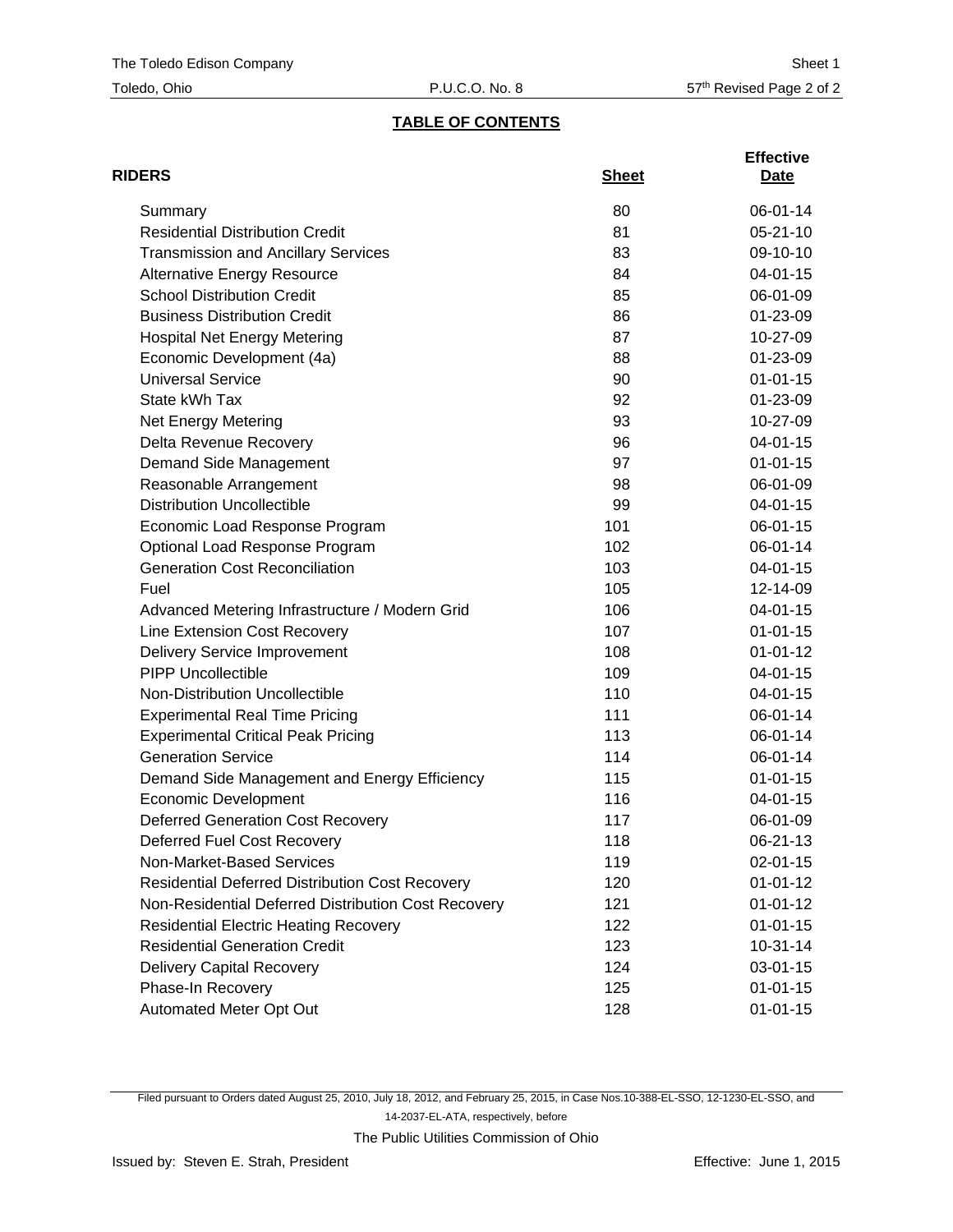## **APPLICABILITY:**

This Economic Load Response Program Rider ("Program") is available to customers taking service from the Company at primary voltages or higher voltages provided that all of the following seven conditions are met at the time of initiation of service to the customer under this Rider and on a continuing basis thereafter: (i) the customer took service under the Company's interruptible tariffs set forth below as of February 1, 2008 or the customer took service under an interruptible contract with the Company as of February 1, 2008 that subsequently expired or was terminated; (ii) the customer can successfully demonstrate to the Company that it can reduce its measured load to a pre-established contract Firm Load (as defined under Other Provisions, paragraph A., below) within two hours of notification provided by the Company without the need of a generator (A customer may intend to use a generator to reduce its usage to below its Firm Load, but if the generator does not operate, the customer must still reduce its usage to or below its Firm Load. Failure of a customer to reduce its usage to or below its Firm Load shall result in the consequences listed in the Emergency Curtailment Event Section herein.); (iii) the customer executes the Company's standard Program contract; (iv) the customer is taking generation service from the Company; (v) the customer is not participating in any other load curtailment or demand response program, including without limitation a demand response program offered by PJM Interconnection, L.L.C. ("PJM") or any other independent system operator; (vi) the customer commits its demand response capability to Company for integration into Company's R.C. § 4928.66 compliance programs; and, (vii) the Commission finds that the demand response capabilities of customers electing service under this rider shall count towards the Company's compliance with the peak demand reduction benchmarks set forth in R.C. § 4928.66 as applied by the Commission's applicable rules and regulations and shall be considered incremental to interruptible load on the Company's system that existed in 2008. Nothing herein shall preclude a customer from requesting and receiving an exemption from any mechanism designed to recover the cost of energy efficiency and peak demand reduction programs to the extent the exemption is requested to reasonably encourage the commitment of customer-sited capabilities to the Company.

Interruptible Power Rate "PV-46" Noted that the Communist Communist Communist Communist Communist Communist Communist Communist Communist Communist Communist Communist Communist Communist Communist Communist Communist Comm

## **RATES:**

In addition to any other charges under any other rate schedules applicable to customer's service, customers participating in the Program shall also pay the charges and receive the credit set forth below:

#### **Charges:**

Program Administrative Charge:  $$150.00$  per month

EBT Charge:

During an Economic Buy Through Option Event (as defined under Other Provisions, paragraph E., below), the portion of the customer's actual measured load that exceeds its pre-established contract Firm Load for any and all hours during such event shall be assessed an EBT Charge, which is calculated for each hour of the event as follows:

**EBT Charge = (AL x MPD) x (1 + LAF) x ([1/(1 - CAT)])** 

Filed pursuant to Orders dated August 25, 2010, July 18, 2012, and February 25, 2015, in Case Nos. 10-388-EL-SSO, 12-1230-EL-SSO, and 14-2037-EL-ATA, respectively, before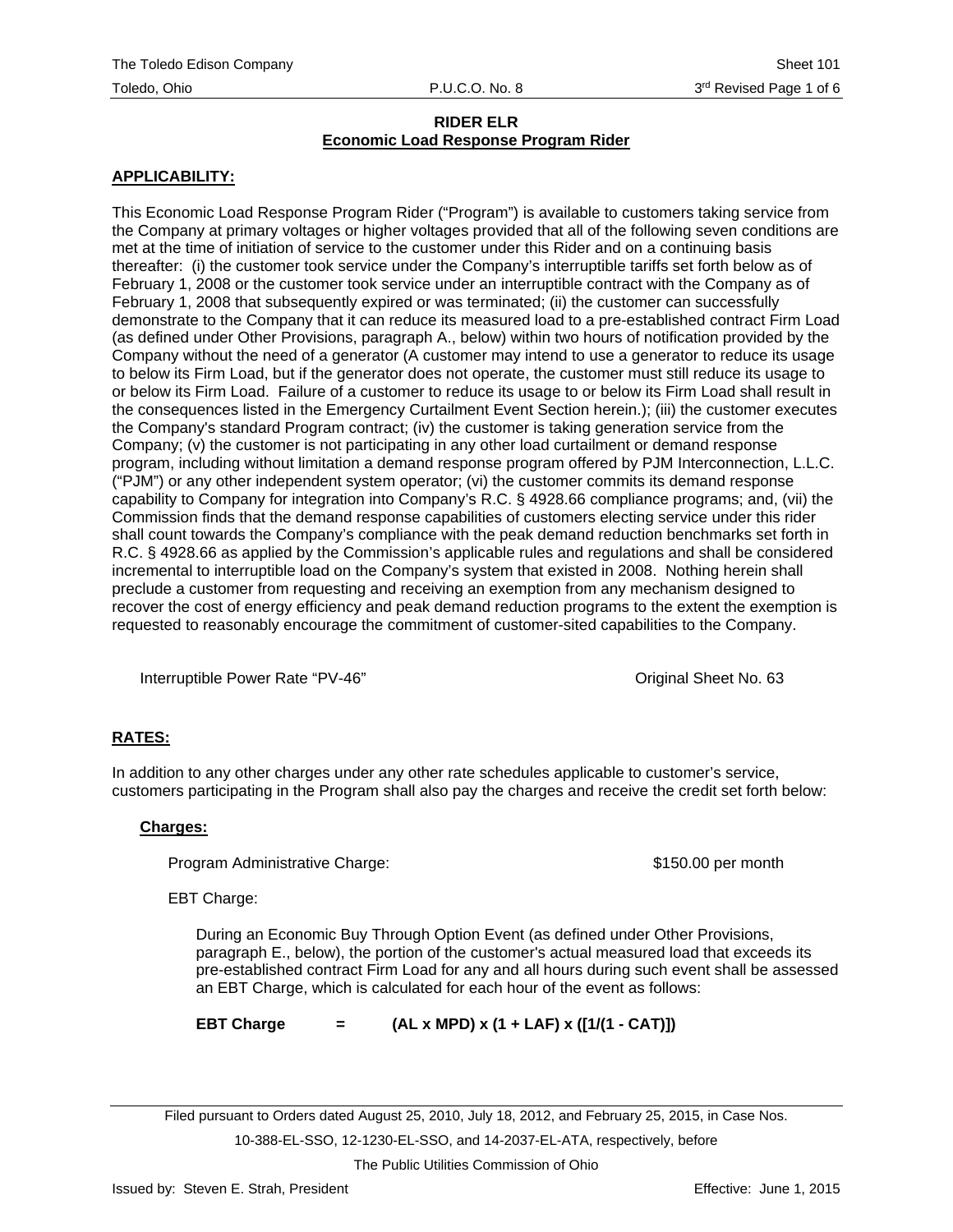Where:

- **AL** = the customer's actual hourly load during an Economic Buy Through Option Event that exceeds the customer's pre-established contract Firm Load.
- **MPD** = the market price differential, which shall be calculated by subtracting the applicable charges set forth in the Generation Service Rider (GEN) from the PJM LMP for the period in which the Economic Buy Through Option Event occurred for each hour that results in a MPD greater than zero.

PJM LMP is the final Day Ahead Locational Marginal Price as defined and specified by PJM at the appropriate pricing node during the applicable hour(s).

- **CAT** = the Commercial Activity Tax rate as established in Section 5751.03 of the Ohio Revised Code.
- **LAF** = Loss Adjustment Factor 3.0% for primary voltages 0.1% for subtransmission voltages 0.0% for transmission voltages

## ECE Charge:

During an Emergency Curtailment Event (as defined under Other Provisions, paragraph D., below), the portion of the customer's actual measured load that exceeds its pre-established contract Firm Load for any and all hours during such event shall be assessed an ECE Charge which is calculated for each hour of the event as follows. Revenue collected by the Company as a result of any ECE Charge less amounts associated with the CAT (as defined above) shall be credited towards costs to be collected through the DSE1 charge of Rider DSE:

**ECE Charge = (AL x PJM LMP x 300%) x (1 + LAF) x ([1/(1-CAT)])**

#### **Program Credit ("PC"):**

Customers taking service under this Rider shall receive a monthly Program Credit which shall be calculated as follows:

## **PC = CL x (\$5.00) /kW/month**

Where:

CL is the Curtailable Load, which shall be calculated by the Company for each customer by subtracting the customer's contract Firm Load from its monthly highest thirty (30) minute integrated kW load occurring during the non-holiday weekday hours of 11 a.m. to 5 p.m. Eastern Standard Time (equivalent to noon to 6 p.m. EDT). In no circumstance can the CL be negative nor can the CL be in excess of a contract amount determined based upon the customers 12 month history as of February 1, 2008. Holidays are defined as New Year's Day, Memorial Day, Independence Day, Labor Day, Thanksgiving Day and Christmas Day.

Filed pursuant to Orders dated August 25, 2010 and February 25, 2015, in Case No. 10-388-EL-SSO and

14-2037-EL-ATA, respectively, before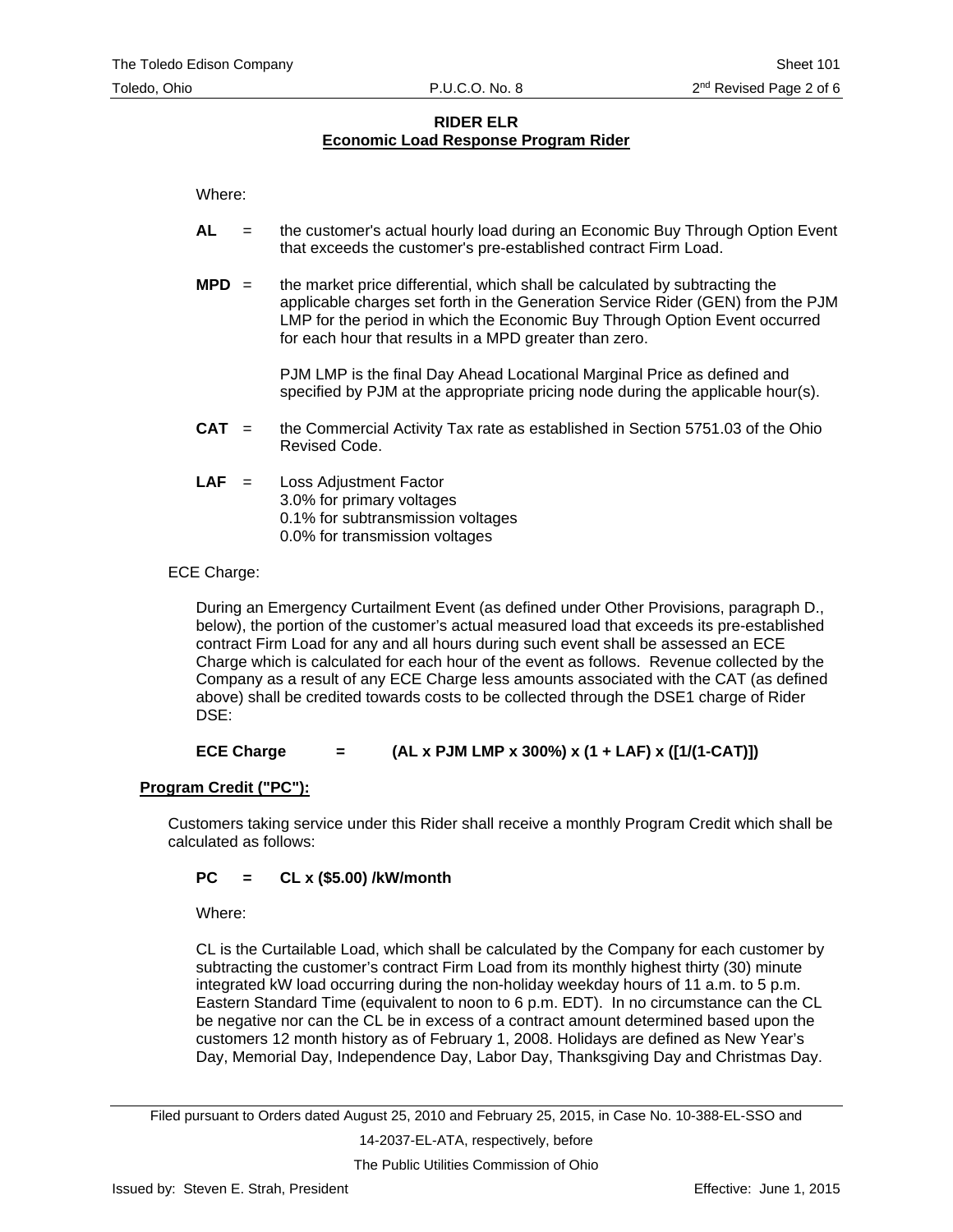#### **Minimum Bill:**

The application of the Program Credit shall not produce a total monthly bill for any customer, after including the effects of all rate schedules and riders, that results in an average price per kWh less than two (2) cents per kWh.

#### **OTHER PROVISIONS:**

#### A. Firm Load

For purposes of this Rider, "Firm Load" shall be that portion of a customer's electric load that is not subject to curtailment. A customer may request a reduction to its contract Firm Load no more than once in any twelve month period. The Firm Load may be reduced to the extent that such reduction is consistent with other terms and conditions set forth in this Rider. Any such change in Firm Load shall be applied beginning with the customer's January bill immediately following the year in which the change has been approved by the Company, provided that advance written request is provided to the Company no less than thirty (30) days prior to the effective billing month of the change. The Company may increase the Firm Load at any time if the Company, at its sole discretion, determines the Firm Load is at a level that the customer fails to demonstrate that they can reach. The Company shall promptly notify the customer of any such change.

#### B. Load Response Program Contract

Customers taking service under this optional Rider shall execute the Company's standard Program contract which, among other things, will establish the Customer's Firm Load and commit the Customer's demand response capability to Company for purposes of Company's compliance with the peak demand reduction benchmarks set forth in R.C. § 4928.66 as applied by the Commission's applicable rules and regulations.

C. Metering

The customer must arrange for interval metering consistent with the Company's Miscellaneous Charges, Tariff Sheet 75.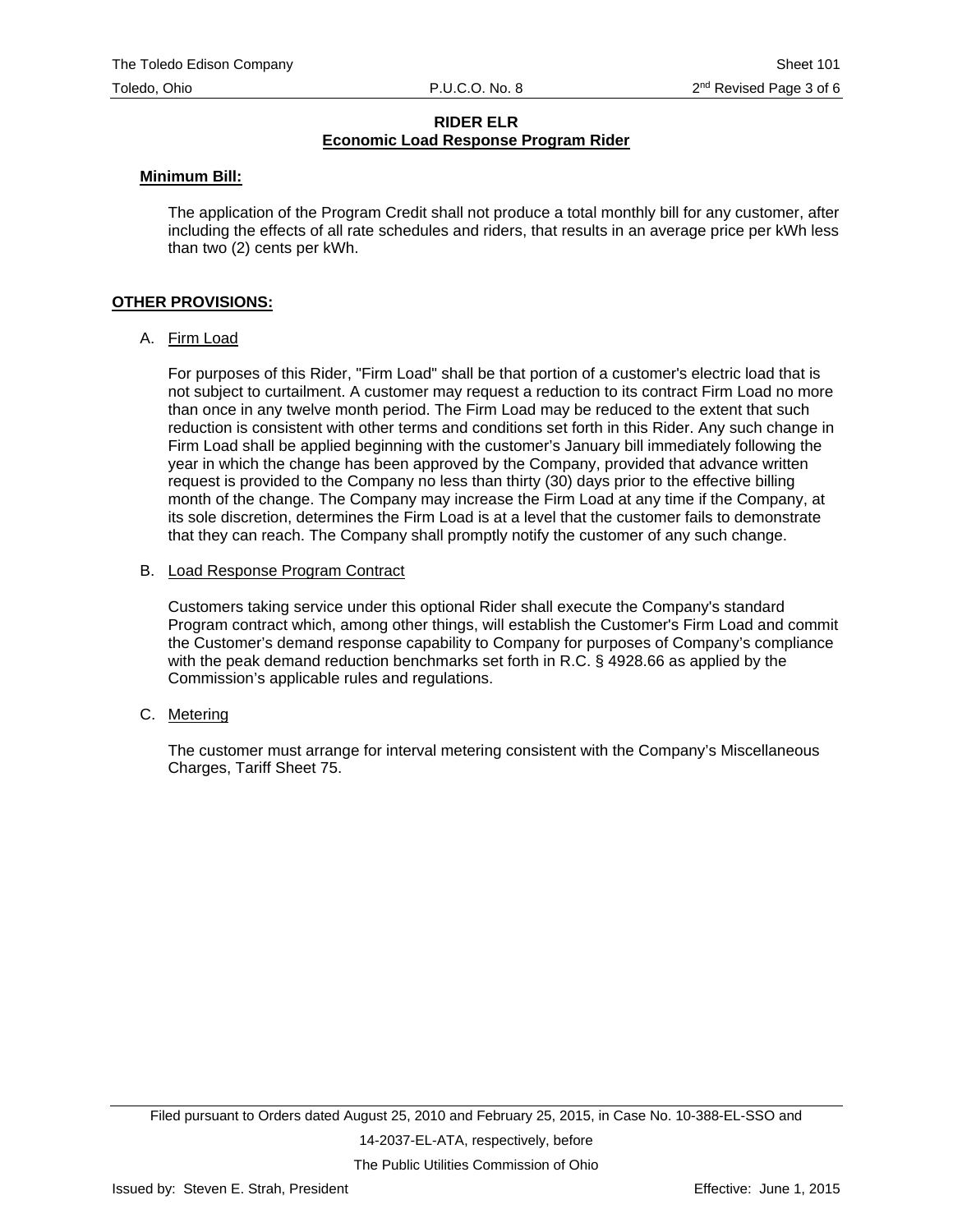## D. Emergency Curtailment Event

Upon advance notification provided by the Company, a customer taking service under this Rider must curtail all load above its Firm Load during an Emergency Curtailment Event consistent with the Company's instructions. For purposes of this Rider, an Emergency Curtailment Event shall be one in which the Company, a regional transmission organization and/or a transmission operator determines, in its respective sole discretion, that an emergency situation exists that may jeopardize the integrity of either the distribution or transmission system in the area. PJM, which is the regional transmission organization of which the Company is a member, may also initiate an Emergency Curtailment Event upon their sole determination that a pre-emergency situation exists.

If an Emergency Curtailment Event is requested solely by the Company or a transmission operator, a customer will be given no less two hours advance notification to curtail all load above its Firm Load during the Emergency Curtailment Event. An Emergency Curtailment Event requested solely by the Company or a transmission operator may occur anytime during the year with no restrictions on the number of events or the duration of an event.

If the Emergency Curtailment Event is requested by PJM, a customer will be notified by the Company of the start time of the Emergency Curtailment Event as determined by PJM. The start time of the Emergency Curtailment Event will be approximately thirty (30) minutes from the time the Company receives notification from PJM of the Emergency Curtailment Event. However, PJM at its sole discretion may grant a customer an exception to the thirty (30) minute advance notification time of either sixty (60) minutes or one hundred and twenty (120) minutes based on the customer's physical capability to provide load reduction. A customer wishing to seek such exception must submit to the Company a completed request form that the Company will then submit to PJM. If PJM approves the customer request for an exception for sixty (60) minutes, then the start time of any PJM-called Emergency Curtailment Events for that customer will be approximately sixty (60) minutes from the time the Company receives notification from PJM of the Emergency Curtailment Event. If PJM approves the customer request for an exception for one hundred and twenty (120) minutes, then the start time of any PJM-called Emergency Curtailment Events for that customer will be approximately one hundred and twenty (120) minutes from the time the Company receives notification from PJM of the Emergency Curtailment Event. The maximum duration that load must be curtailed when an Emergency Curtailment Event is called by PJM will be six (6) hours and shall be limited to ten events per planning year as defined by PJM and will only occur between 12:00 PM (Noon) to 8:00 PM (Eastern Prevailing Time) for the months of May through September on weekdays other than PJM Holidays.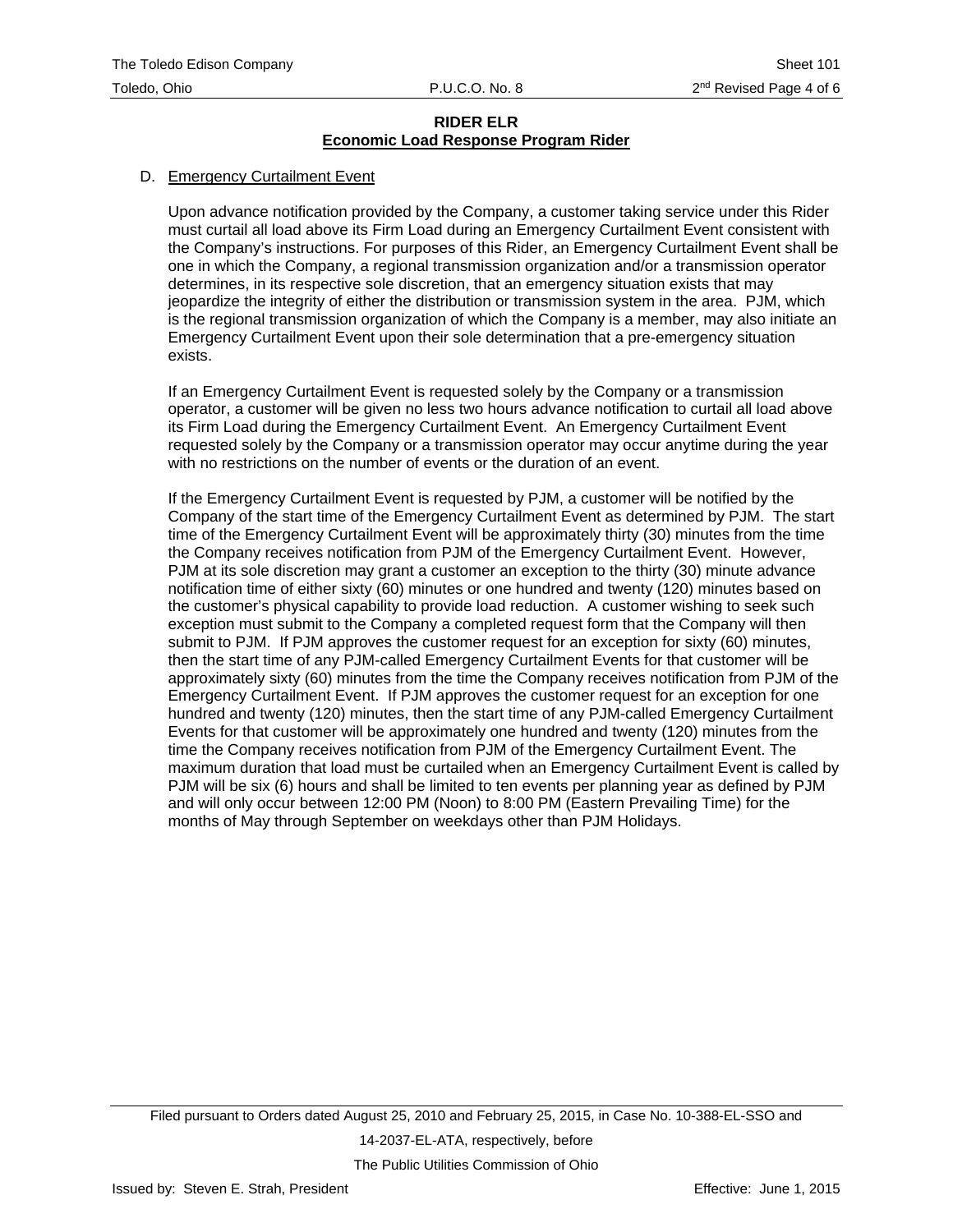During the entire period of an Emergency Curtailment Event, the customer's actual measured load must remain at or below its Firm Load with such load being measured every clock half hour. A customer's actual measured load shall be determined using the greater of the customer's highest lagging kVA or highest kW during the Emergency Curtailment Event.

If at any time during the Emergency Curtailment Event a customer's actual measured load exceeds its contract Firm Load, the Company may disconnect the customer from the transmission system for the duration of the Emergency Curtailment Event, at the customer's expense. The Company shall not be liable for any direct or indirect costs, losses, expenses, or other damages, special or otherwise, including, without limitation, lost profits that arise from such disconnection.

If at any time during the Emergency Curtailment Event a customer's actual measured load exceeds 110% of its Firm Load, the customer shall be subject to all four (4) of the following: (i) forfeit its Program Credit for the month in which the Emergency Curtailment Event occurred; (ii) pay the ECE Charge set forth in the Rates section of this Rider; (iii) pay the sum of all Program Credits received by the customer under the Program during the immediately preceding twelve billing months which shall include credits from this Rider and the Economic Development Rider; and (iv) the Company's right, at its sole discretion, to remove the customer from the Program for a minimum of 12 months.

If at any time during the Emergency Curtailment Event a customer's actual measured load is greater than 100% and less than or equal to 110% of its Firm Load during the Emergency Curtailment Event, the customer shall forfeit its Program Credit for the month in which the Emergency Curtailment Event occurred and shall pay the ECE Charge set forth in the Rates section of this Rider.

In a calendar year when an Emergency Curtailment Event has not been requested of customers on this Rider between June 1 and August 15, the Company shall simultaneously interrupt all customers on this Rider by September 30 in order to meet the Company's PJM test obligations for Load Management Resources. The duration of this test will be one hour. The Company will schedule the test and Customers shall receive advance notification of the test. All provisions of this Rider shall apply to this test.

In the event of any conflict between the terms and conditions set forth in this Rider and other service reliability requirements and/or obligations of the Company, the latter shall prevail.

#### E. Economic Buy Through Option Event

Upon no less than a 90 minute advance notification provided to the customer, the Company shall call an Economic Buy Through Option Event ("EBT") when a "Market Premium Condition" exists. A Market Premium Condition is defined as a point in time that the PJM LMP exceeds the product of 1.5 times the wholesale price resulting from the Company's competitive bid process held for generation service commencing on June 1, 2011 and updated anytime there is a price change in generation service. The number of hours of EBT cannot exceed 10% of the hours in any twelve month period beginning in June of each calendar year.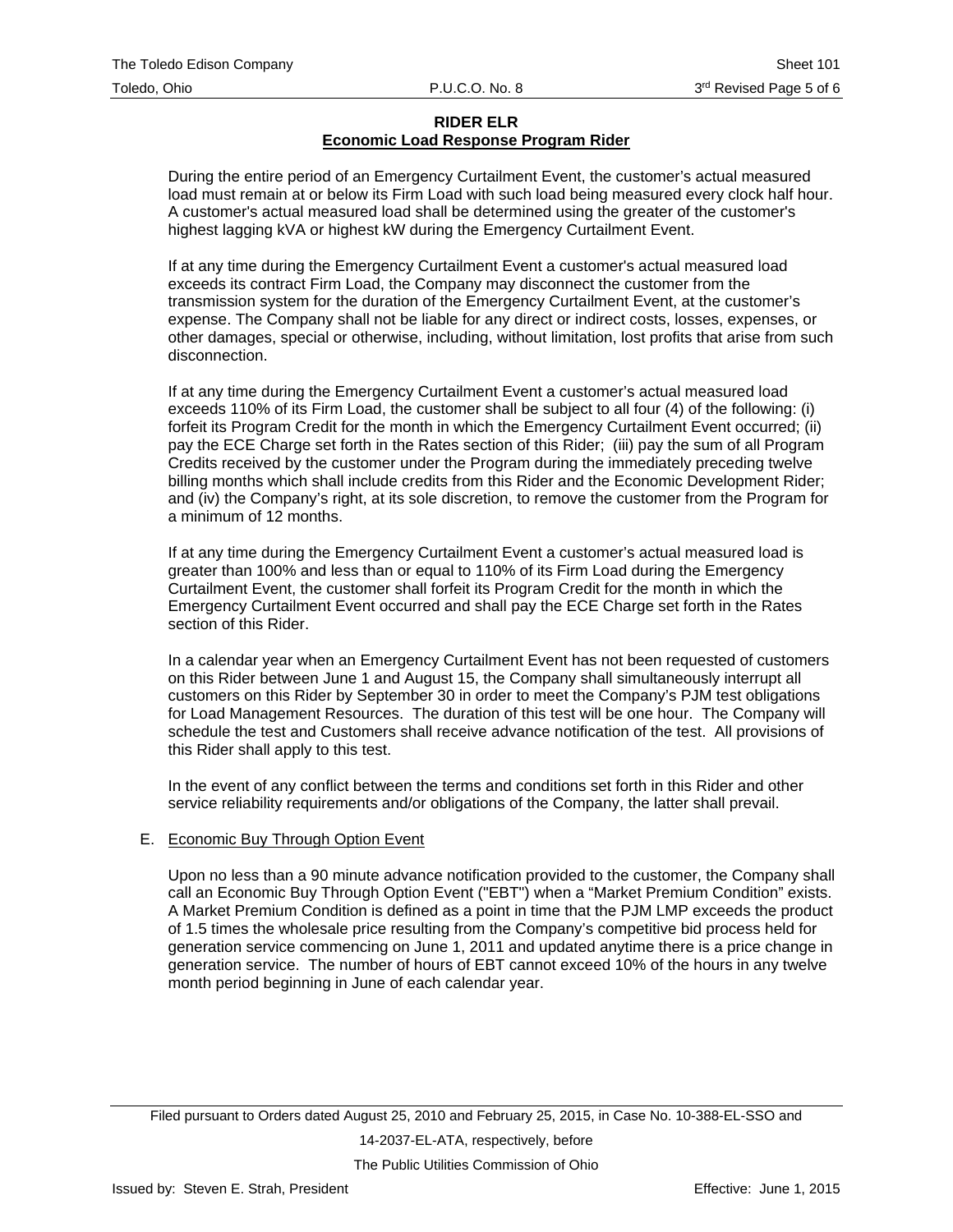#### F. Notification

Customers served under this Rider shall be provided notification of Economic Buy Through Option Events by the Company. Customers shall be provided clock times of the beginning and ending of the Economic Buy Through Option Events. Emergency Curtailment Event notifications called by PJM will be stated such that customers must curtail their actual measured load to Firm Load prior to the start time of the Emergency Curtailment Event set forth in the PJM notification to the Company. Emergency Curtailment Event notifications called for either by the Company or a transmission operator will be stated such that customers must curtail actual measured load to Firm Load within two hours of the time the Company sends such notification to the customer. The Company will provide customers a notification of when Emergency Curtailment Events have ended. Receipt of notifications set out in this paragraph shall be the sole responsibility of the customer.

Notification of an Economic Buy Through Option Event and Emergency Curtailment Event consists of an electronic message issued by the Company to a device or devices such as telephone, facsimile, pager or email, selected and provided by the customer and approved by the Company. Two-way information capability shall be incorporated by the Company and the customer in order to provide confirmation of receipt of notification messages. Operation, maintenance and functionality of such communication devices selected by the customer shall be the sole responsibility of the customer.

#### G. Term

This Rider shall become effective for service rendered beginning June 1, 2011, and shall expire with service rendered through May 31, 2016.

A customer may terminate its participation in the Program upon no less than thirty six (36) months advance written notice to the Company. Except as otherwise provided in this Rider, a qualifying customer may return to the Program after a hiatus from the Program of at least one (1) year on the first day of the customer's billing cycle upon at least thirty days prior written notice of the customer's intent to return.

#### H. Conditions

Payment by the customer of all charges herein is a condition of service under this Economic Load Response Program Rider.